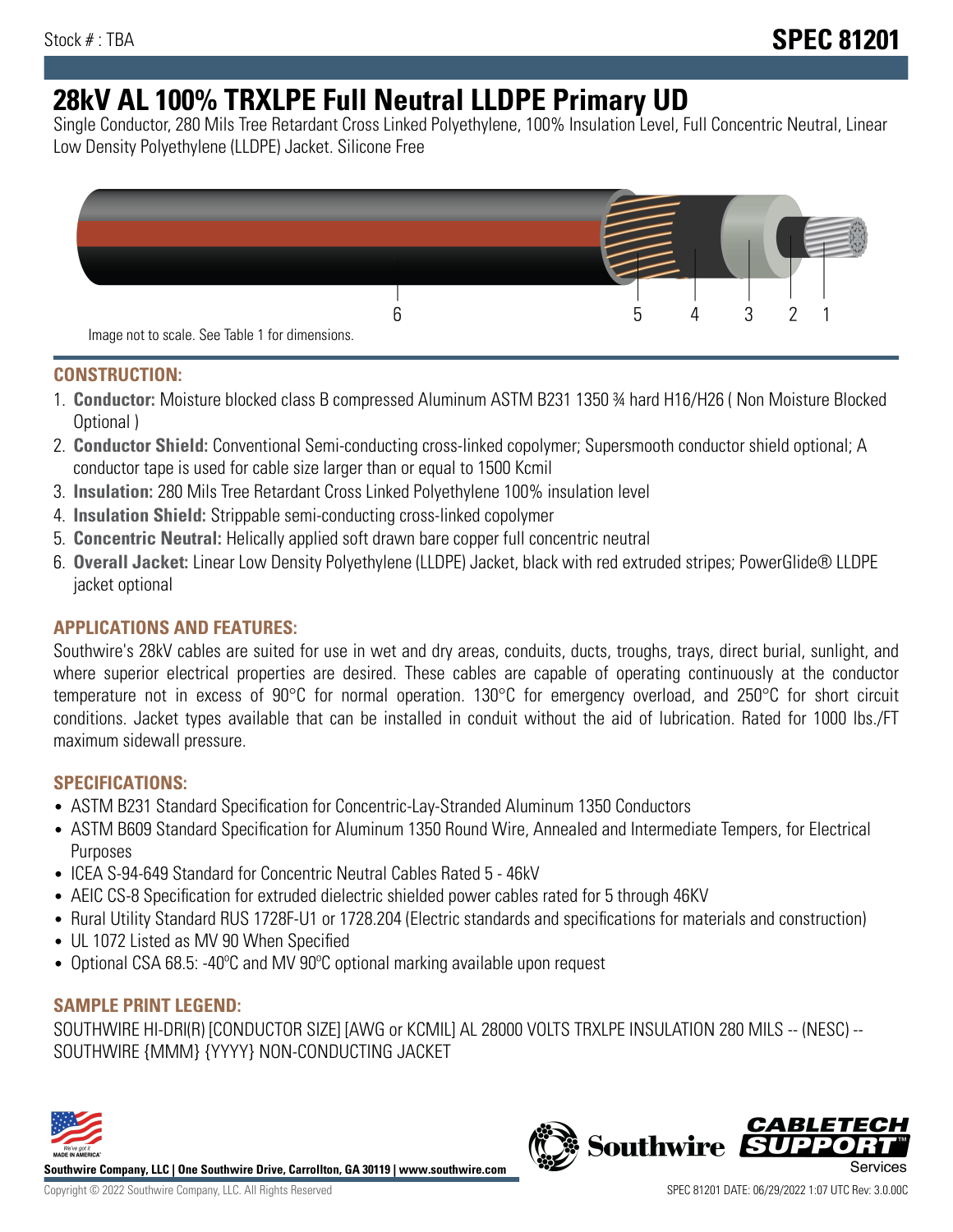## Stock # : TBA **SPEC 81201**

### **Table 1 – Weights and Measurements**

| Stock<br>Number | Cond<br><b>Size</b> | Diameter<br>Over<br>Conductor | <b>Diameter</b><br>Over<br>Insulation | Insul.<br><b>Thickness</b> | <b>Diameter</b><br>Over<br>Insulation<br><b>Shield</b> | Concentric<br><b>Neutral</b> | Neutral DC<br>Resistance<br>$25^{\circ}$ C | Jacket<br><b>Thickness</b> | Approx.<br>0D | Approx.<br>Weight        | Min<br>Bending<br>Radius | Max Pull<br>Tension* |
|-----------------|---------------------|-------------------------------|---------------------------------------|----------------------------|--------------------------------------------------------|------------------------------|--------------------------------------------|----------------------------|---------------|--------------------------|--------------------------|----------------------|
|                 | AWG/<br>Kcmil       | inch                          | inch                                  | mil                        | inch                                                   | No. x AWG                    | $\Omega$ /1000ft                           | mil                        | inch          | $\mathsf{lb}$<br>/1000ft | inch                     | lb                   |
| TBA             | (1)                 | 0.289                         | 0.886                                 | 280                        | 0.966                                                  | 13x14                        | 0.202                                      | 50                         | .194          | 658                      | 9.5                      | 502                  |

All dimensions are nominal and subject to normal manufacturing tolerances

◊ Cable marked with this symbol is a standard stock item

\* Pulling tension based on pulling eye directly connected to conductor

^ Super-Smooth conductor shield. HiDri Plus - Moisture absorbing powder under jacket

§ HiDri Plus - moisture absorbing powder under jacket. CSA Listed

### **Table 2 – Electrical and Engineering Data**

| Cond.<br>Size | DC<br>Resistance<br>@ $25^{\circ}$ C | AC<br>Resistance<br>$@90^{\circ}C$ | Capacitive<br>Reactance @<br>60Hz | Inductive<br>Reactance<br>@ 60Hz | <b>Charging</b><br>Current | <b>Dielectric</b><br>Loss | Zero<br>Sequence<br>Impedance* | Positive<br>Sequence<br>Impedance <sup>+</sup> | Short<br>Circuit<br>Current @<br>30 Cycle | Allowable<br>Ampacity in<br>Duct 90°C1 | Allowable<br>Ampacity<br>Directly<br>Buried 90°C‡ |
|---------------|--------------------------------------|------------------------------------|-----------------------------------|----------------------------------|----------------------------|---------------------------|--------------------------------|------------------------------------------------|-------------------------------------------|----------------------------------------|---------------------------------------------------|
| AWG/<br>Kcmil | $\Omega/1000$ ft                     | $\Omega/1000$ ft                   | $M\Omega^*1000$ ft                | $\Omega/1000$ ft                 |                            | A/1000ft W/1000ft         | $\Omega$ /1000ft               | $\Omega/1000$ ft                               | Amp                                       | Amp                                    | Amp                                               |
| (1)           | 0.211                                | 0.265                              | 0.068                             | 0.052                            | 0.238                      | .152                      | $0.456 + 0.095$                | $ 0.267 + i0.051 $                             | 4758.3                                    | 140                                    | 175                                               |

\* Calculations are based on three cables triplexed / concentric shield / Conductor temperature of 90°C / Shield temperature of 45°C / Earth resistivity of 100 ohmsmeter

† Ampacities are based on Figure 7 of ICEA P-117-734 (Single circuit trefoil, 100% load factor, 90°C conductor temperature, earth RHO 90, 36" burial depth)

‡ Ampacities are based on Figure 1 of ICEA P-117-734 (Single circuit trefoil, 100% load factor, 90°C conductor temperature, earth RHO 90, 36" burial depth)

#### **Table 3 – Weights and Measurements (Metric)**

| Stock<br>Number | Cond.<br>Size <sup>1</sup> | <b>Diameter</b><br>0ver<br>Conductor | <b>Diameter</b><br>Over<br>Insulation | Insul.<br><b>Thickness</b> | <b>Diameter</b><br>Over<br>Insulation<br><b>Shield</b> | Concentric<br><b>Neutral</b> | Neutral DC<br>Resistance<br>$25^{\circ}$ C | Jacket<br><b>Thickness</b> | Approx.<br>ОD | Approx.<br>Weight | Min<br>Bending<br>Radius | Max Pull<br>Tension* |
|-----------------|----------------------------|--------------------------------------|---------------------------------------|----------------------------|--------------------------------------------------------|------------------------------|--------------------------------------------|----------------------------|---------------|-------------------|--------------------------|----------------------|
|                 | AWG/<br>Kcmil              | mm                                   | mm                                    | mm                         | mm                                                     | No. x AWG                    | $\Omega$ /km                               | mm                         | mm            | ka/km             | mm                       | newton               |
| <b>TBA</b>      | (1)                        | 7.34                                 | 22.50                                 |                            | 24.54                                                  | 13x14                        | 0.66                                       | 1.27                       | 30.33         | 979               | 241.30                   | 2234                 |

All dimensions are nominal and subject to normal manufacturing tolerances

◊ Cable marked with this symbol is a standard stock item

\* Pulling tension based on pulling eye directly connected to conductor

^ Super-Smooth conductor shield. HiDri Plus - Moisture absorbing powder under jacket

§ HiDri Plus - moisture absorbing powder under jacket. CSA Listed

## **Table 4 – Electrical and Engineering Data (Metric)**

| Cond<br>Size  | DC<br>Resistance<br>ା@ 25°C | AC <sup>'</sup><br>Resistance<br>$@90^{\circ}C$ | Capacitive<br>Reactance<br>@ 60Hz | Inductive<br>Reactance<br>@ 60Hz | Charging<br>Current, | <b>Dielectric</b><br>Loss | Zero<br>Sequence<br>Impedance* | Positive<br>Sequence<br>Impedance* | Short<br>Circuit<br>Current <sup>@</sup><br>30 Cycle | Allowable<br>Ampacity in<br>Duct 90°C1 | Allowable<br>Ampacity<br>Directly<br>Buried 90°C‡ |
|---------------|-----------------------------|-------------------------------------------------|-----------------------------------|----------------------------------|----------------------|---------------------------|--------------------------------|------------------------------------|------------------------------------------------------|----------------------------------------|---------------------------------------------------|
| AWG/<br>Kcmil | $\Omega$ /km                | $\Omega$ /km                                    | $M\Omega^*$ km                    | $\Omega$ /km                     | A/km                 | W/km                      | $\Omega/1000$ ft               | $\Omega/1000$ ft                   | Amp                                                  | Amp                                    | Amp                                               |
| (1)           | 0.6923                      | 0.87                                            | 0.0207                            | 0.1706                           | 0.781                | 3.7795                    | $0.456 + j0.095$ 0.267+j0.051  |                                    | 4758.3                                               | 140                                    | 175                                               |

\* Calculations are based on three cables triplexed / concentric shield / Conductor temperature of 90°C / Shield temperature of 45°C / Earth resistivity of 100 ohmsmeter



**Southwire Company, LLC | One Southwire Drive, Carrollton, GA 30119 | www.southwire.com**